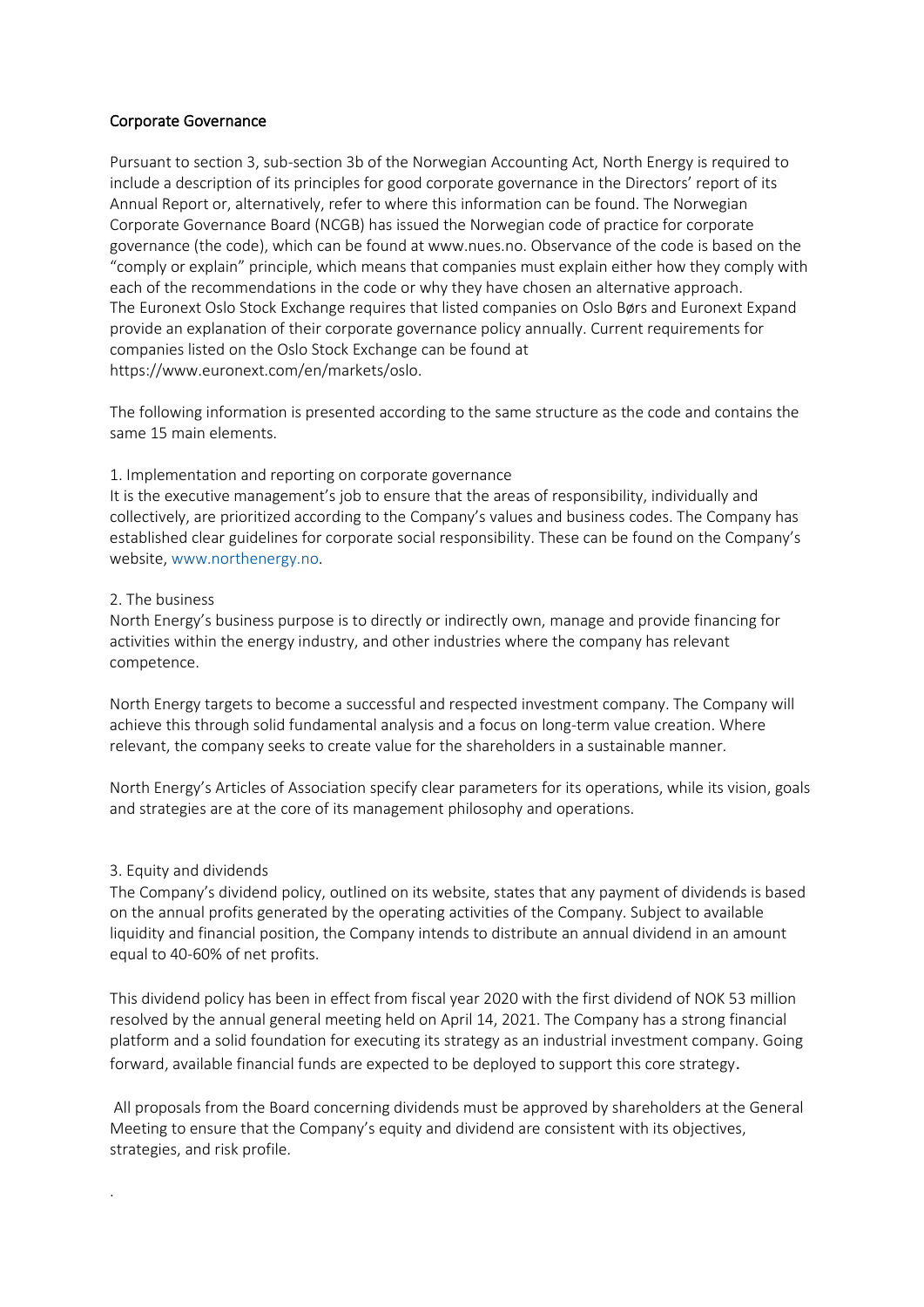Equity as of December 31, 2021, was NOK 321 million, compared with NOK 402 million at year-end 2020, giving an equity ratio of 95 per cent, which is at the same level as year-end 2020. Liquidity is regarded as satisfactory in relation to the Company's future obligations.

Cash and cash equivalents totaled NOK 40 million as of December  $31<sup>st</sup>$ . The Company has no interestbearing debt as per year end.

At the AGM on April 14, 2021, the Company's Board was granted authorization to increase the share capital with 11,904,706 shares, equaling an increase of 10 per cent. At present, this authorization is not used.

#### 4. Equal treatment of shareholders and transactions with close associates

Should North Energy be a party to any transaction that may involve a close associate of the Company or other companies that Directors, senior executives or their close associates have a significant interest in, whether directly or indirectly, the parties concerned must immediately notify the Board. All such transactions must be approved by the Chief Executive Officer and the Board and, where required, a market notification must be sent.

#### 5. Freely negotiable shares

The North Energy share is listed on the Euronext Expand Oslo exchange. All shares are freely negotiable. The Articles of Association impose no restrictions on the negotiability of the share.

#### 6. General Meetings

The AGM is North Energy's highest authority. The Company's AGM in 2021 were held in accordance with the Public Companies Act.

The Board endeavors to ensure that the General Meeting is an effective forum for communication between the Board and the Company's shareholders. Thus, the Board makes provision for the highest possible participation by the Company's owners at the General Meeting. Notice of the meeting and supporting documentation for items on the agenda are made available on the Company's website no later than 21 days before the General Meeting. Provision is also made for shareholders to vote in advance of the Company's General Meeting, and elections are organized such that it is possible to vote individually for candidates nominated to serve in the Company's elected bodies. Shareholders who cannot attend the General Meeting in person are able to appoint a proxy to vote on their behalf. Proxy forms are provided that allow the proxy to be instructed how to vote on each agenda item.

The Board determines the agenda for the General Meeting. However, the most important items on the agenda are dictated by the Public Companies Act and the Company's Articles of Association. Meeting minutes are published on the Company's website the day after the General Meetings, at latest.

# 7. Nomination Committee

The Nomination Committee submits recommendations for candidates to be elected, along with a justification, to the General Meeting, as well as nominates the Chair of the Board. Furthermore, the Committee will submit substantiated proposals for the remuneration of Directors and recommend Committee members. Establishment of the Committee is stipulated by the Articles of Association, and its work is regulated by instructions adopted by the General Meeting.

Nomination Committee members serve independently of the Board, and the Company's executive management. Members of the Committee receive a fixed remuneration which is not dependent on results. The General Meeting decides on all recommendations made by the Committee.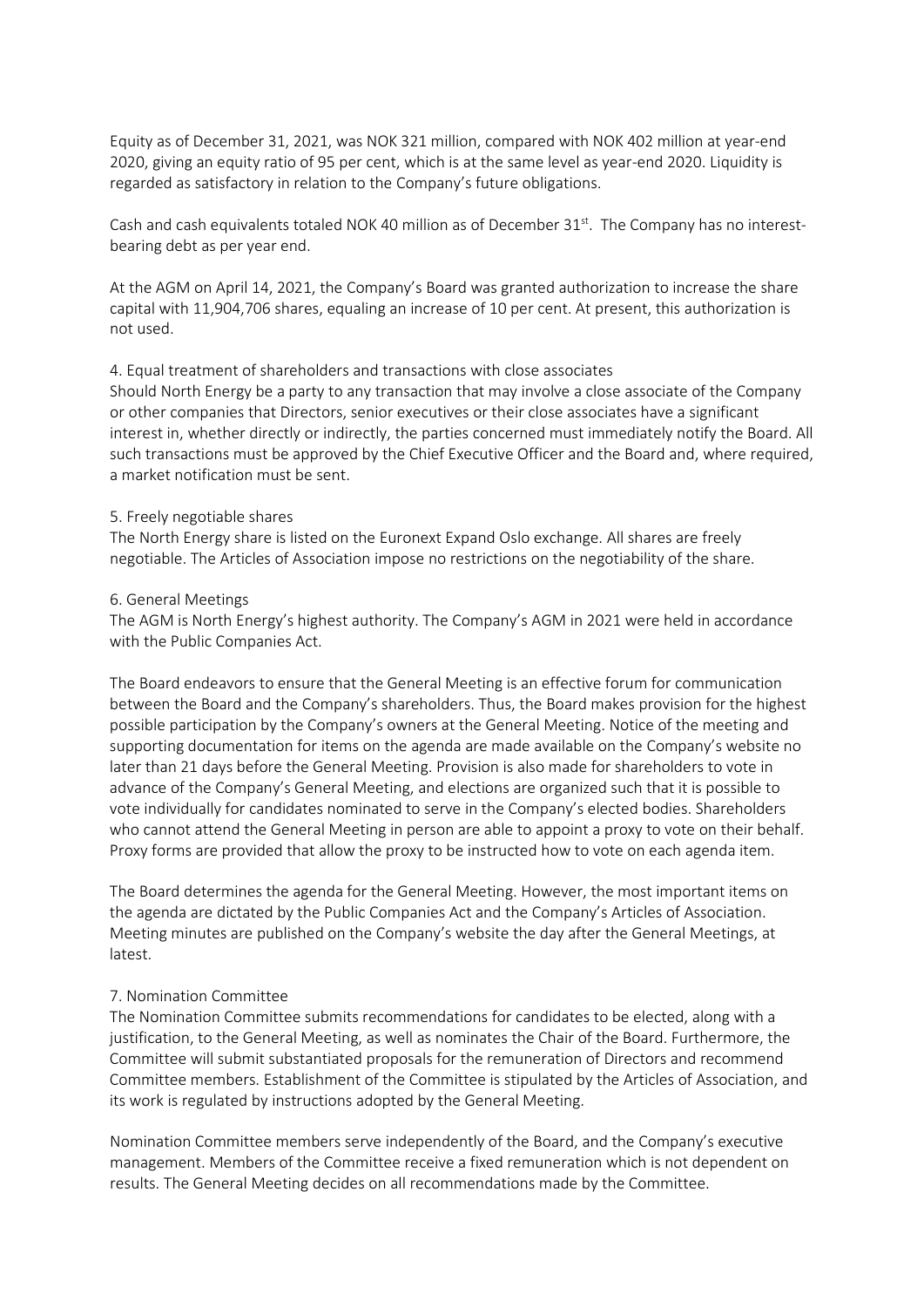The members of the Nomination Committee are Hans Kristian Rød (Head), and Merete Haugli.

# 8. Board of Directors: composition and independence

Following the recommendation from the Nomination Committee approved at the AGM, the Board consists of two men and one woman who serve as shareholder-elected Directors. All have broad experience. Two of these Directors are elected independently by the Company's shareholders. The Directors provide industry-specific professional expertise and experience from national and international companies. More information on each Director is available at www.northenergy.no.

Shareholder-elected Directors are elected for two-year terms. Elections are conducted in such a way that new directors can join the board every year.

Apart from Chairman Anders Onarheim, North Energy regards its Directors as independent of the Company's executive management and significant business partners. At present, all three Directors own shares directly or indirectly in North Energy. No director holds options to buy further shares.

As a key part of its business strategy, North Energy has elected to strengthen its management resources. The Company negotiated in 2016 an advisory agreement whereby North Energy outsourced certain strategic, financial and business advisory services to North Advisors AS ("North Advisors"), an advisory company owned by a group of key stakeholders of North Energy, including Anders Onarheim, Didrik Leikvang and Rachid Bendriss. As remuneration for its services, North Advisors received a fee equivalent to 2 per cent per year on the consolidated book equity of North Energy.

On 1 July 2020, North Energy entered into new advisory agreements with Isfjorden AS (owned by Didrik Leikvang) and Celisa Capital AS (owned by Rachid Bendriss) in replacement of the previous agreement with North Advisors to provide strategic and financial advisory services to the Company. The new agreements, which were approved by the Board of Directors, were based on a fixed annual fee where the net remuneration per advisor was at approximately the same level as the average yearly fee under the old advisory agreement. However, the total advisory fee paid by the Company was reduced compared to the average annual costs under the previous agreement with North Advisors. Anders Onarheim continued in his role as Chairman of the Board of North Energy but is no longer an advisor for the Company and has no common business interest with the new advisors other than being shareholders of North Energy ASA.

On December 8, 2021, the company announced changes to the management whereas Mr. Knut Sæberg retires from his position as CEO on December 31, 2021. As of January 1, 2022, Mr. Rachid Bendriss and Mr. Didrik Leikvang have accepted roles as co-CEO in the company. At the same date the advisory agreements have been terminated.

# 9. The work of the Board of Directors

The Board's work is regulated by instructions. Its duties consist primarily of managing North Energy, which includes determining the Company's strategy and overall goals, approving its action program, and ensuring an acceptable organization of the business in line with the Company's Articles of Association. The Board can also determine guidelines for the business and issue orders in specific cases. The Board must look after North Energy's interests, and not act as individual shareholders.

A clear division of responsibility has been established between the Board and the executive management. The Chief Executive is responsible for operational management of the Company and reports regularly to the Board. The administration is responsible for preparing matters for board meetings. Ensuring that the work of the Board is conducted in an efficient and correct manner in accordance with relevant legislation is the responsibility of the Chair. The Board ensures that the auditor fulfils a satisfactory and independent control function. It presents the auditor's report to the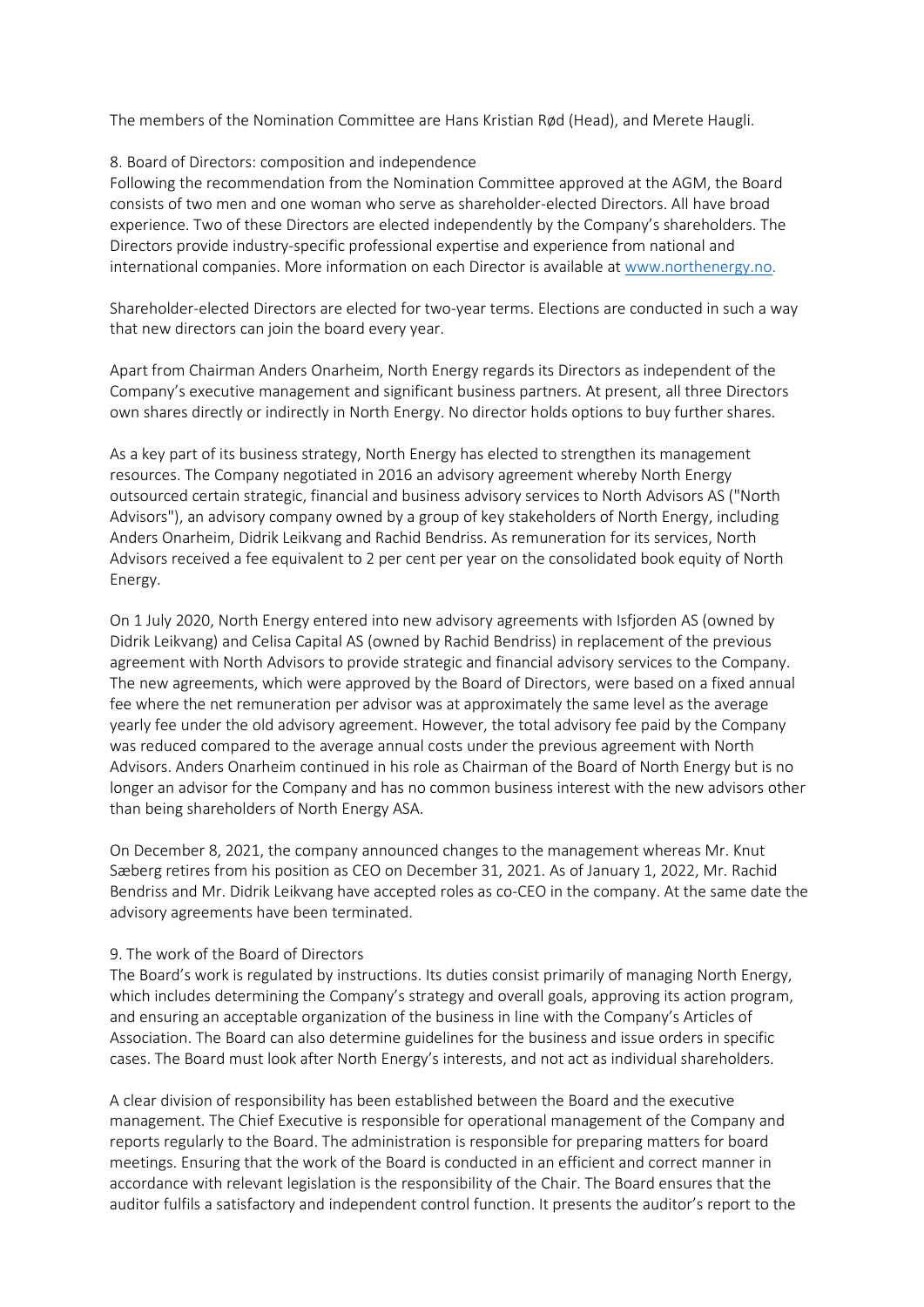General Meeting, which also approves the remuneration of the auditor. It was resolved in 2014 that the Audit Committee's duties would be discharged directly by the Board. Likewise, the duties of the Compensation Committee, established by the Board in 2014, is now handled directly by the Board following a resolution in a Board meeting in 2017. The objective of the Compensation Committee is to ensure that compensation arrangements support the Company's strategy and enable it to recruit, motivate and retain managers of a high standard, while complying with requirements set by governing bodies, fulfilling shareholder expectations and being in line with the expectations of the rest of the workforce. The Board conducts an annual evaluation of its work, competence, and performance.

Six board meetings were held in 2021, out of which five meetings were conducted as video/audio conferences while one meeting was conducted physically. The attendance at the meetings from the Board members were 100%.

# 10. Risk management and internal control

Strict standards are set for the Company's internal control and management system. Work on further development and improvement of North Energy's management system and associated documentation is a priority job in the Company's corporate governance and risk management. Emphasis have been put on developing risk systems and internal control procedures adapted to the Company's strategy as an investment company. The Company's management system is a good tool for the executive management and the workforce and reduces the risk of errors and misunderstandings. The system facilitates collaboration and learning and ensures continuity in the execution of the company's processes.

The executive management regularly follow up conditions which could pose a financial risk to the Company, and reports these to the Board. Reporting to the Board by the Company gives emphasis both to the on-going risk in daily operations and to risk associated with the investment opportunities presented. In addition, the Board carry out an overall risk assessment at least twice a year which takes account of all the Company's activities and the exposure these involve. The Board does also at regular intervals have the auditor's assessments of financial risk presented.

# 11. Remuneration of the Board of Directors

The Nomination Committee recommends the Directors' fees to the General Meeting, and takes account of their responsibility, qualifications, time spent and the complexity of the business. Directors' fees are not profit-related. North Energy has not issued any options to its shareholder-elected **Directors** 

None of the shareholder-elected Directors have undertaken special assignments for North Energy other than those presented in this report, and none have received compensation from the Company other than normal Directors' fees.

# 12. Salary and other remuneration of executive personnel

On the 14 April 2021 the AGM adopted the proposal from the Board of Directors for new guidelines for remuneration to senior executive in North Energy ASA. The guidelines are compliant with the requirements as set out in the Public Limited Liability Companies Act § 6-16 a, and the Regulations on guidelines and report on remuneration for senior executives.

The Board determines the remuneration of the senior executives, and the remuneration is determined on the basis of an overall assessment where the main emphasis in the variable part of the remuneration is based on achieved results and implementation of the strategy plan based on the company's values and ethical guidelines, The Board is also considering the responsibility involved, qualifications, the complexity of the work and the results achieved.

The Board issues a yearly remuneration report according to the requirements as set out in the Public Limited Liability Companies Act § 6-16 b, and the Regulations on guidelines and report on